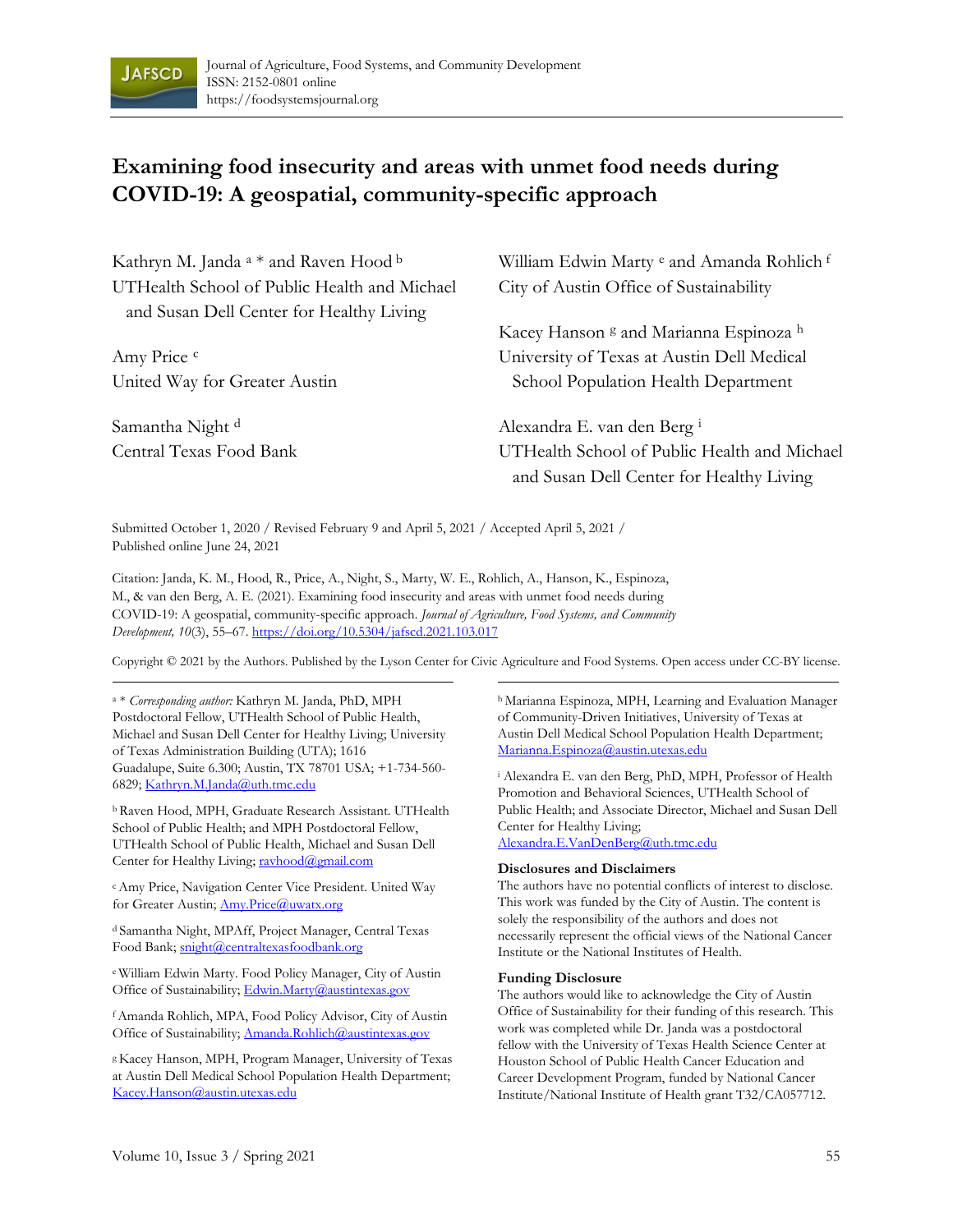## **Abstract**

Food insecurity is a public health issue that has increased in the U.S. since the 2020 COVID-19 pandemic. Understanding how this increase occurs locally is crucial in informing appropriate food insecurity-related responses. Analyzing 2-1-1 call data is one way to examine food insecurity-related needs at a zip code level. The purpose of this work was to: (1) examine overall call trend data to 2-1-1 from March through July 2019 and March through July 2020, (2) examine changes in food need call volume to 2-1-1 during COVID-19 by zip code, and (3) identify areas with unmet food needs during COVID-19 in central Texas. Data for 2-1-1 calls from Travis County zip codes for March through July 2020 were compared to calls for March through July 2019 and categorized by reason for calling. Descriptive statistics and paired ttests were used to analyze food need calls by zip code and mapped using ArcGIS. Communities with high food call volume and no emergency food assets located within the zip code were categorized as areas with unmet food needs. Results indicated there were more overall calls to 2-1-1 in 2020 (*N*=37,572) than in 2019 (*N*=28,623), and significantly more food need calls in 2020 than in 2019 (*p*<0.01). Eastern Travis County, a racially and ethnically diverse and lower-income area, had the largest increase in food need calls. Two zip codes were identified as having unmet food needs, which informed the strategic placement of emergency food assets. This study illustrates how 2-1-1 data can result in rapid translation of research to policy and program implementation.

## **Keywords**

2-1-1 Calls, Community Health, COVID-19, Pandemic, Food Insecurity, Health Disparities

## **Introduction and Literature Review**

Food insecurity is defined as the inconsistent access to a sufficient amount of food to live an active and healthy life (Pinstrup-Andersen, 2009). While considered a wealthy nation, the United States had high rates of household food insecurity prior to the outbreak of the novel coronavirus (COVID-19), with 11.1% of households identifying as food insecure in 2018 (United States

Department of Agriculture Economic Research Service [USDA ERS], 2019). Since the start of the COVID-19 pandemic, the prevalence of food insecurity has increased dramatically in the U.S. (Niles et al., 2020; Schanzenbach & Pitts, 2020; Wolfson & Leung, 2020). Research conducted by Northwestern University found that domestic food insecurity has more than doubled to 25.5% during the COVID-19 pandemic (Schanzenbach & Tomeh, 2020). Similar to national statistics, food insecurity prevalence in Texas has doubled, with over 28% of Texans identifying as food insecure in April through June 2020 (Schanzenbach & Tomeh, 2020). To address the rising rates of food insecurity, local officials need rapid and local data to inform local policies and strategic implementation of food insecurity mitigation programs. The purpose of this paper is to describe how a novel data collection method can be used to rapidly identify areas experiencing unmet food needs and inform programming and policies during the pandemic.

## *Food Insecurity and Disparities Prior to and During COVID-19*

Food insecurity is often the byproduct of poverty or economic disadvantage and does not occur in isolation (Bhattacharya et al., 2004; Finney Rutten et al., 2010; Gundersen et al., 2011). Additionally, food insecurity prevalence has historically increased during high unemployment and/or economic recession (Andrews & Nord, 2009; Loopstra et al., 2016). Some scholars identified that the combination of high unemployment rates, economic downturn, stay-at-home orders, school closures (and consequently the reduced offering of school nutrition programs), closure and/or limited hours of food retail, and social distancing policies during COVID-19 have had a particularly dramatic impact on food insecurity (Choudhury et al., 2020; Dunn et al., 2020; Laborde et al., 2020; Pérez‐Escamilla et al., 2020; Shanks et al., 2020; Wolfson & Leung, 2020).

 Before the pandemic, people of color and lowincome households were more likely to be food insecure than people who lived in white and/or more wealthy communities (Hernandez et al., 2017; Odoms-Young & Marino, 2018; Seligman & Schillinger, 2010). Additionally, communities of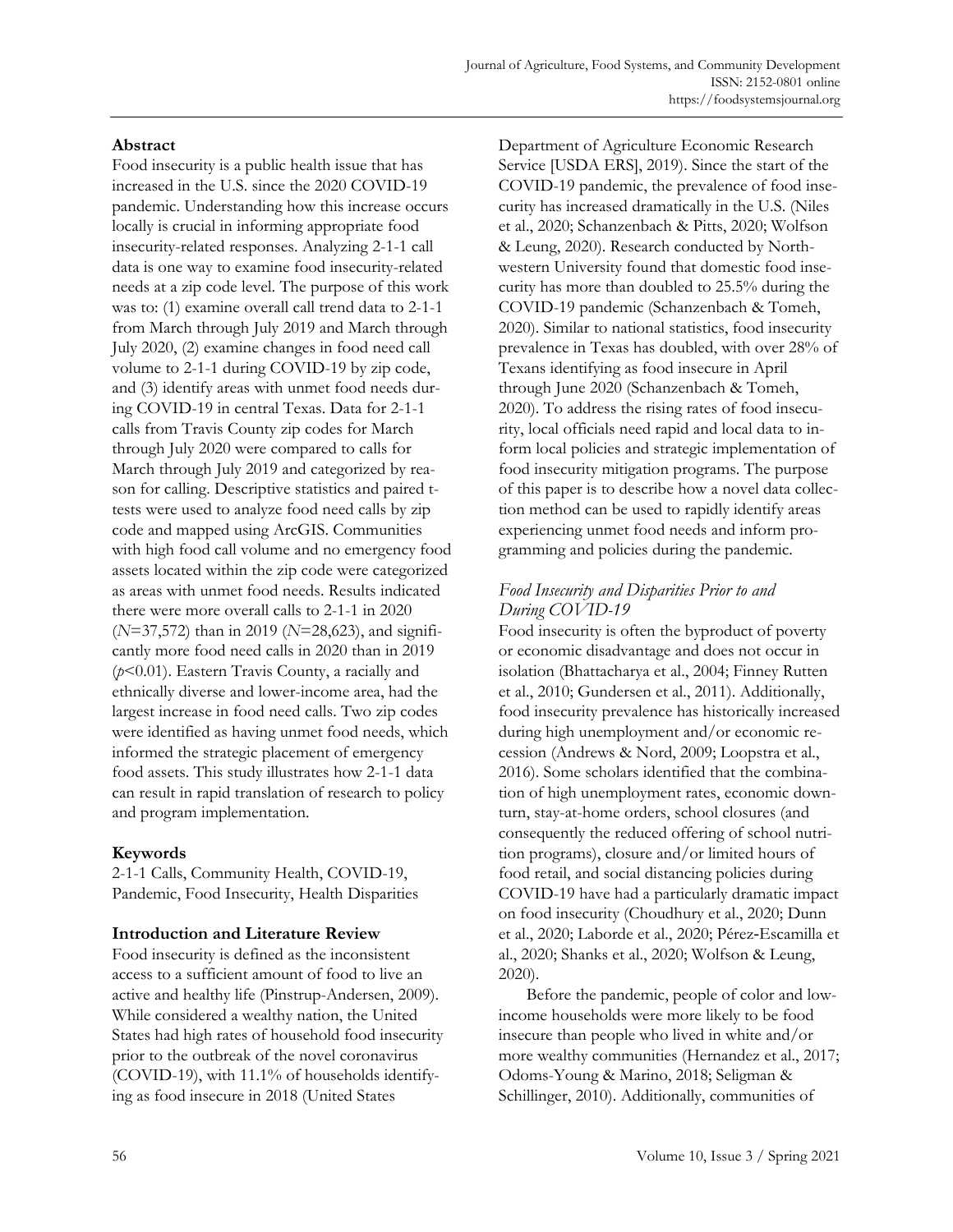color and low-income areas are more likely to have limited geographic food access, meaning that they typically do not have healthy food retail options in their neighborhoods and have to travel farther to access food (Alkon & Agyeman, 2011; Larson et al., 2009; Morales, 2011; Walker et al., 2010). These disparities are evident in central Texas, where eastern Travis County, largely due to historic redlining practices, has generally had a larger population of Black and Hispanic communities, lower median household income, fewer healthy food retail opportunities, and a higher prevalence of food insecurity than western Travis County (City of Austin Office of Sustainability, 2019; City of Austin Travis County Health and Human Services Department, 2015; Huggins, 2017; United Way of Central Texas, 2019; U.S. Census Bureau, 2018).

 Since the start of the COVID-19 pandemic, national and state-level food insecurity data suggest that disparities between racial and ethnic groups are increasing (Morales et al., 2020). Individuals who identify as Black (34.9%) and Hispanic American (34.0%) have been found to have a much higher prevalence of food insecurity during COVID-19 than white Americans (25.5%) at the national level (Schanzenbach & Tomeh, 2020). Furthermore, state-level analyses using Census Pulse Survey data found that Black (35.2%) and Hispanic (33.2%) Texans have a higher prevalence of food insecurity than White Texans (21.6%) (Schanzenbach & Tomeh, 2020). These findings demonstrate that pre-existing food insecurity disparities could be widening during the pandemic; however, there is limited data about food insecurity rates at a local or zip code level. The smallest geographic unit of analysis for food insecurity data during the pandemic has been at the county-level, and it is projected that food insecurity in Travis County has risen significantly during the COVID-19 pandemic (Gundersen et al., 2020). However, determining food insecurity prevalence at a more local level, such as by zip code or census tract, is often only available in national data sets and takes years to become available (Coleman-Jensen et al., 2018). Thus, community-specific food insecurity data is necessary to ensure that all high need areas have additional food assets available during the pandemic and that pre-existing disparities do not widen.

 One solution for decreasing food insecurity is to connect individuals who have emergency and chronic food needs to resources that address food insecurity, such as food banks, food pantries, soup kitchens, the Supplemental Nutrition Assistance Program (SNAP, formerly known as food stamps), and hotlines or call lines that can connect individuals to needed resources (Bacon & Baker, 2017; Boyum et al., 2016; Linnan, 2012; O'Connell et al., 2008; Robaina & Martin, 2013).

## *Food Insecurity Resources and the United Way 2-1-1 Call Line*

One resource that has successfully facilitated network building and resource referrals for individuals in need for the last two decades has been the United Way's 2-1-1 call line program (Daily, 2012). Established in 2000 by the Federal Communications Commission (FCC), the network of 2-1-1 call line programs became operational in all 50 states and Puerto Rico during the next decade (Daily, 2012; Linnan, 2012). By 2018, 2-1-1 call lines were considered a well-established resource for the community throughout the country. For example, in 2018, the United Way for Greater Austin received over 50,000 2-1-1 calls, of which approximately 11% regarded food insecurity-related issues (Janda et al., 2020). United Way considers all callers to 2- 1-1 to be clients of United Way.

 The United Way for Greater Austin operates the 2-1-1 call line in Travis County. Since the start of the pandemic, United Way has helped disseminate information pertaining to COVID-19 through the central Texas region (United Way for Greater Austin, 2020a, 2020b). In Texas, 2-1-1 is considered a key COVID-19 information resource publicized by billboards, radio, and many government officials' public addresses, including Governor Abbott and City of Austin officials (Weber, 2020). Additionally, United Way for Greater Austin kept consistently updated records on the location and availability of emergency food assets and open resources during the COVID-19 pandemic (United Way for Greater Austin, 2020b).

 United Way for Greater Austin/2-1-1 also collaborated with Austin Public Health and the City of Austin Office of Sustainability's Food Policy Team (which existed prior to COVID-19) to help coordi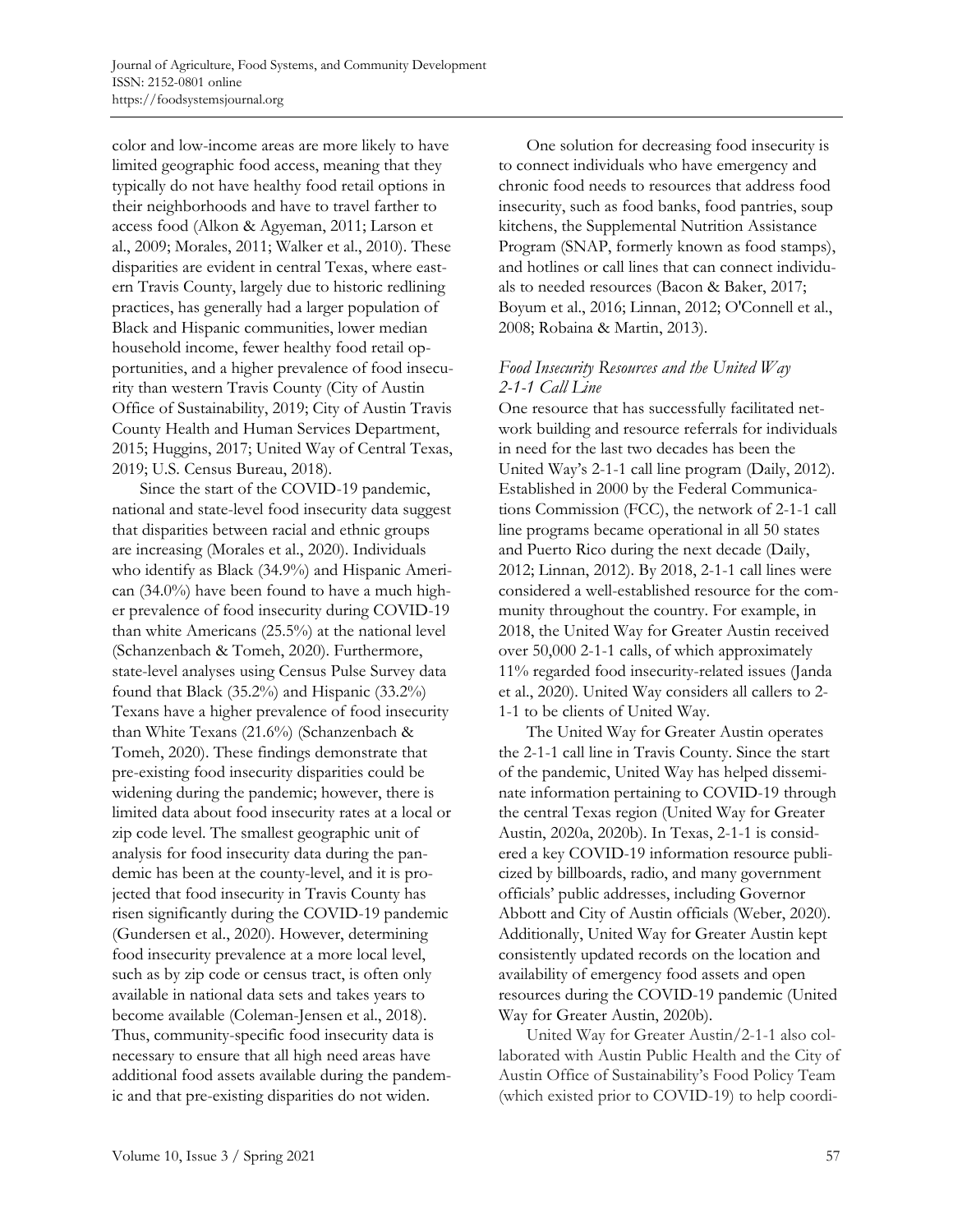nate responses to local food systems issues. The Food Access Coordination Taskforce, led by the City of Austin Office of Sustainability, became crucial in this coordination and consists of approximately two hundred individual contacts representing city and county departments, school districts, nonprofits, and community-based organizations. The taskforce met weekly to share updates on organizational operations, identify areas of need (including opportunities for collaboration and directing resources), and develop a longer-term strategy to address the anticipated increase in food access needs throughout the community after the pandemic. However, the taskforce realized that it needed more data to understand how food insecurity was changing at a community level throughout the county and to inform policy and program implementation.

*Gaps in the Literature and Community Needs*  At the start of the pandemic, there were no datasets or reports available that included data regarding what areas of Travis County were experiencing especially high food insecurity rates. 2-1-1 call data were identified by the City of Austin and other collaborators as a potentially valuable source for information regarding food needs that could provide zip-code level data and could be paired with geographic food asset location data. Additionally, these data could fill a notable gap to better inform policies and programs to strategically place assets in areas with high food insecurity needs. Thus, in early April 2020, the City of Austin Office of Sustainability contacted UTHealth School of Public Health in Austin and Dell Medical School to utilize 2-1-1 call data to examine changes in food needs in Travis County and identify areas with unmet food needs in Austin during COVID-19.

## *Research Objective*

The objective of this work was to build a transdisciplinary collaboration that could: (1) examine overall call trend data to 2-1-1 in March–July 2019 and March–July 2020, (2) examine changes in food need call volume to 2-1-1 during COVID-19 by zip code, and (3) identify areas with unmet food needs during COVID-19 in Travis County, Texas.

## **Applied Research Methods**

#### *Study Design and Study Area*

The study design was a natural experiment and utilized 2-1-1 call data from Travis County, Texas, during March–July 2019 and March–July 2020, with 2019 dates considered a pre–COVID-19 comparison. Participants were callers to the 2-1-1 call line from March 1 through July 31, 2019, and March 1 through July 31, 2020. The 2020 time frame was selected because awareness of COVID-19 gained traction in early March 2020; federal, state, county, and city COVID-19 policies were announced, and the closure of universities, schools, and large events all started occurring in Travis County (Weber, 2020).

 The sample was restricted to those who made calls to the United Way for Greater Austin in the aforementioned time frame from Travis County, Texas. Callers who did not specify their county of residence, who did not specify their zip code of residence, or who reported a post office box–only zip code as an address were dropped from the analysis. Data about emergency food assets were obtained from collaborators at the United Way for Greater Austin and the City of Austin Office of Sustainability. This study was approved and considered exempt by the Institutional Review Board (IRB) at UTHealth School of Public Health (HSC-SPH-20-0518) because the callers were unidentifiable, and there was no way to follow-up with callers. Furthermore, the IRB determined that consent was implied because all callers to the 2-1-1 call line are informed that information regarding the nature of their call will be included in 2-1-1's call log and records.

## *Examination of Overall and Food Need 2-1-1 Call Data Methodology*

### *Call data categorizations*

All 2-1-1 calls used in this analysis were categorized into thematic groups based upon the resources requested by the caller. The thematic categories were finance and unemployment, food needs, health and mental health, housing, transportation, utilities, and other related calls. For this analysis, food need calls to the 2-1-1 call line served as a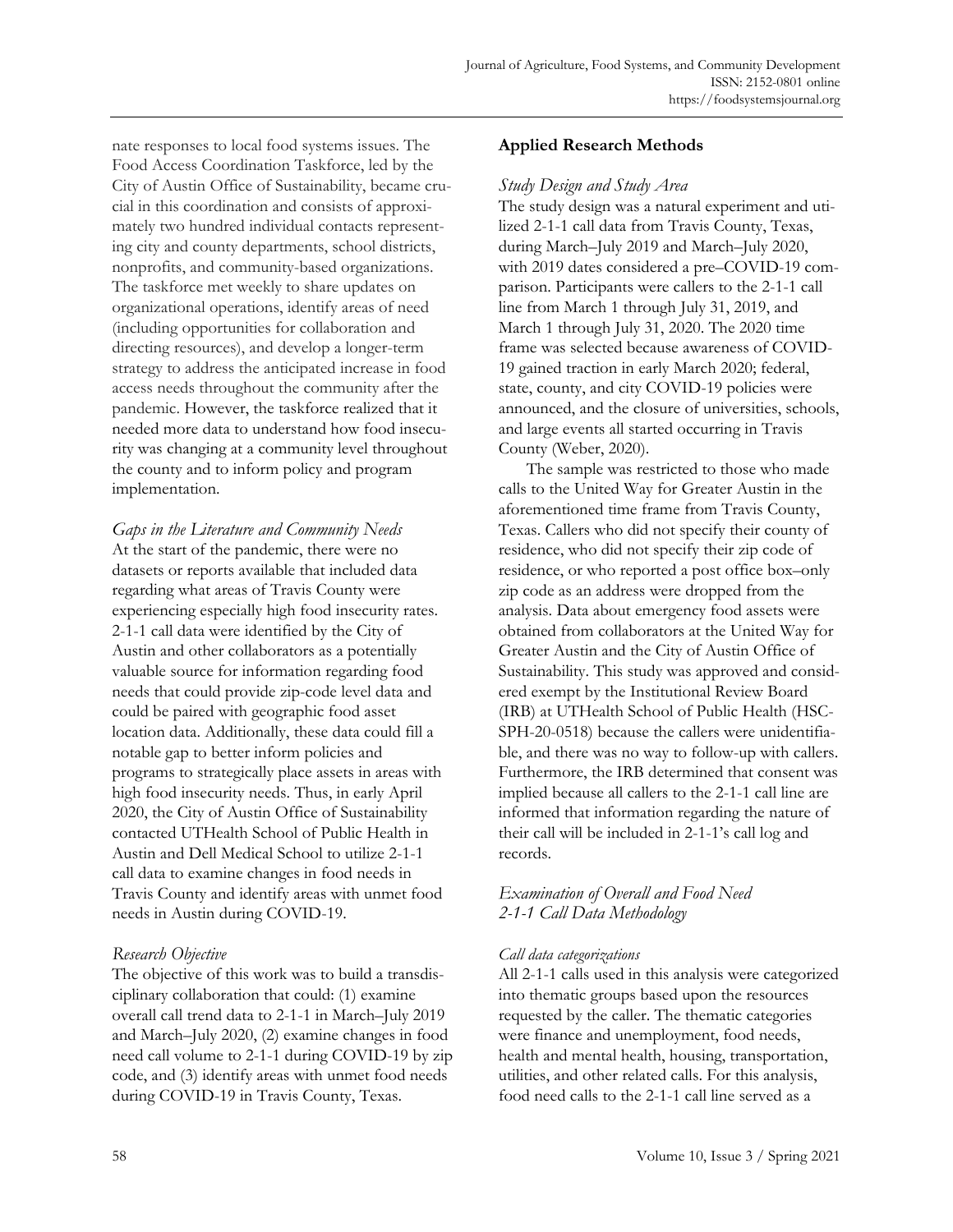proxy for food. Examples of food need calls included callers looking for food pantries, soup kitchens, food banks, food assistance (such as the Supplemental Food Nutrition Assistance Program and Pandemic-EBT), and other food-specific resources. Demographic data, including the caller's zip code, sex, and language spoken during the call, were noted in the call log and were self-reported by the caller. No other identifiable data were included in the call log.

### *Call data analysis*

Descriptive statistics and paired t-tests were utilized for this analysis. Frequencies were calculated for March–July 2019 and March–July 2020 by call categories, demographic information included in the 2-1-1 call log, and zip code. To contextualize call trends longitudinally during the pandemic, overall and food need call volumes were also analyzed by week. Paired t-tests by zip code were calculated to determine if there were statistically significant differences in the mean number of food need calls by zip code in March–July 2019 to March–July 2020. The change in the percent of food need calls by zip code was calculated and then mapped using ArcGIS (ESRI, 2019). All frequencies and t-tests were run utilizing Stata (version 14) (StataCorp, 2015), graphs were made using R (R

Team, 2017), and maps were created with ArcGIS (ESRI, 2019; StataCorp, 2015; R Team, 2017).

# *Methodology for Identifying Areas*

*with Unmet Food Needs*  Location of emergency food assets was needed to identify areas with unmet food needs. United Way for Greater Austin and the City of Austin Office of Sustainability provided information on the location and addresses of these assets. These locations were consistently updated during March– July 2020 to reflect potential changes in operation. These locations were then geocoded using ArcGIS and included in the analysis for identifying zip codes with

unmet food needs (ESRI, 2019).

 More specifically, zip codes with unmet food needs were determined by the convergence of high food need call volume, a high proportion of food need calls, a large change in food call volume in the zip code from 2019 to 2020, and a lack of emergency food assets present in the zip code. Zip codes with above-average food need call volumes (with the average determined to be 191 calls during March–July 2020) were classified as having a high food need call volume. Zip codes with an aboveaverage percentage of food need calls for Travis County (i.e., more than 29%) during March–July 2020 were classified as having a high proportion of food need calls. A large change in food call volume within a zip code from 2019 to 2020 was determined as being a greater than 10% increase.

## **Results**

### *2-1-1 Call Trends during COVID-19*

The total sample consisted of 28,623 calls during March–July 2019 and 37,572 calls during March– July 2020 (Table 1). From March through July 2019, health and mental health was the most common reason for calling 2-1-1 (30.07%), followed by food need calls (23.29%). During March–July 2020, food needs were the most common reason for call-

#### Table 1. Call-Level Descriptive Statistics for March–July 2019 and March–July 2020

|                             | March-July 2019 |         | March-July 2020 |         |
|-----------------------------|-----------------|---------|-----------------|---------|
| <b>Overall Call Volume</b>  | $N = 28,623$    | Percent | $N = 37,572$    | Percent |
| <b>Call Need Categories</b> |                 |         |                 |         |
| Food                        | 6,667           | 23.29%  | 13,197          | 35.13%  |
| Health/Mental Health        | 8,606           | 30.07%  | 10.327          | 27.49%  |
| Housing                     | 5,086           | 17.77%  | 7,385           | 19.66%  |
| Finance/Unemployment        | 2,810           | 9.82%   | 3.942           | 9.02%   |
| Utilities                   | 2,129           | 7.44%   | 2,409           | 6.41%   |
| Transportation              | 1,689           | 5.90%   | 512             | 1.36%   |
| Other                       | 6,073           | 21.22%  | 6,688           | 17.8%   |
| Demographics                |                 |         |                 |         |
| Gender                      |                 |         |                 |         |
| Male                        | 7,539           | 26.34%  | 10.644          | 28.33%  |
| Female                      | 20,737          | 72.45%  | 26,353          | 70.14%  |
| Uncertain                   | 347             | 1.21%   | 575             | 1.53%   |
| <b>Preferred Language</b>   |                 |         |                 |         |
| English                     | 24,753          | 86.48%  | 31,075          | 82.71%  |
| Spanish                     | 3,804           | 13.29%  | 6.436           | 17.13%  |
| Other                       | 66              | 0.23%   | 61              | 0.16%   |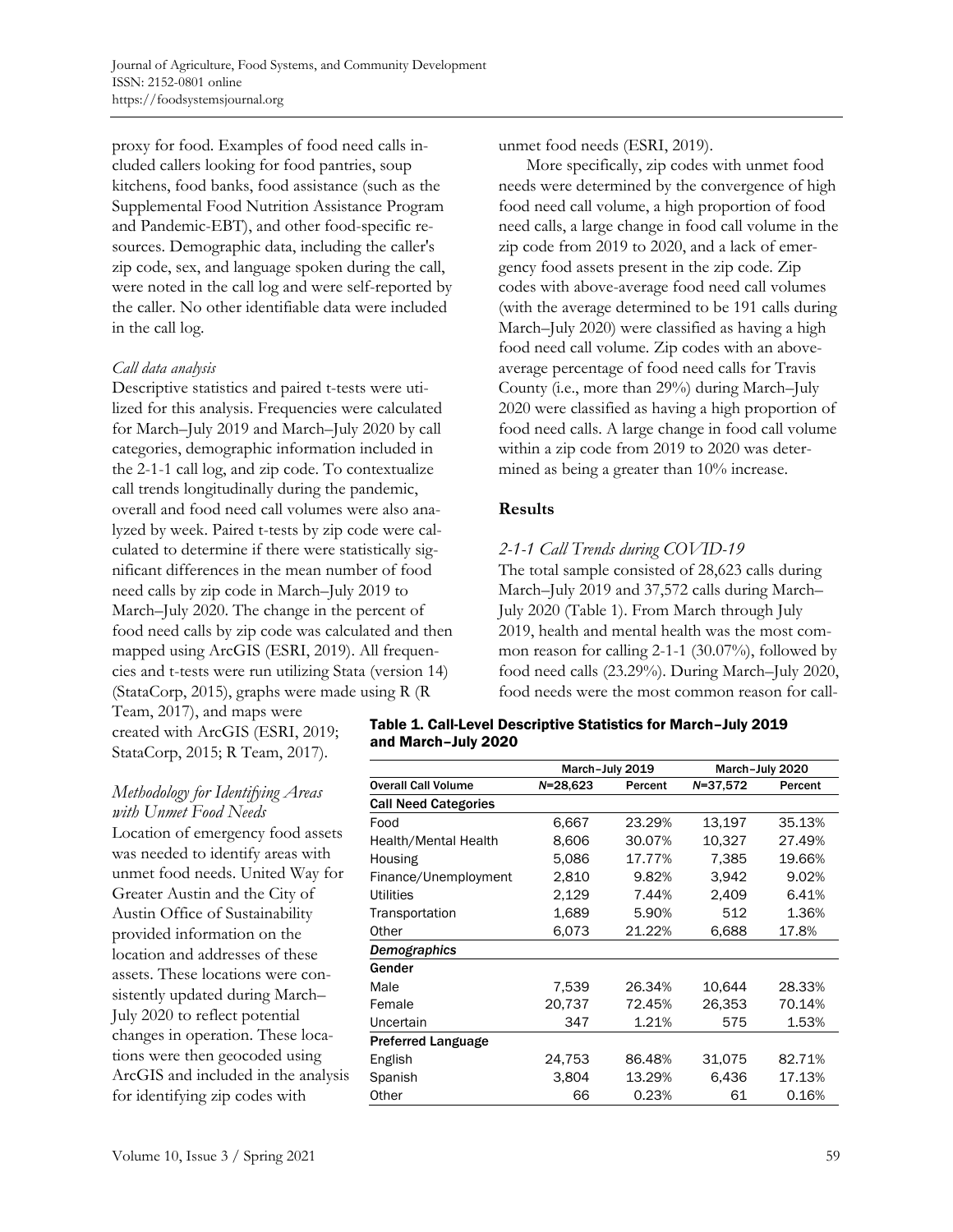ing 2-1-1 (35.13%), followed by health and mental health calls (27.49%). During both periods, callers were predominantly female (2019: 72.45%, 2020: 70.14%) and spoke English (2019: 86.48%, 2020: 82.71%) or Spanish (2019: 13.29%, 2020: 17.13%). The 2-1-1 call line navigators do not ask about the caller's race and/or ethnicity and income level; therefore, that information could not be provided. However, information regarding sociodemographic composition (including race/ethnicity, income level, etc.) by zip code for Travis County is provided by the 2018 American Community Survey and can be found in Figure A in the Appendix.

 To better contextualize the call trends longitudinally during the COVID-19 pandemic, overall and food need call data were also analyzed by week (Figure 1). Overall call volume increased sharply during the middle of March, peaked the week of April 12, 2020, and then fluctuated with smaller increases in overall call volume at the end of April and beginning of May, and in early July. Food need call volume also rose sharply in mid-March, peaked the week of May 3, 2020, and consistently declined with small increases in early July. The large increase in food need calls in April and May was mostly due

to calls regarding food assistance benefits, such as SNAP.

## *Changes in Food Calls to 2-1-1 during COVID-19 by Zip Code*

During March–July 2019 and March–July 2020, callers to 2-1-1 resided in 69 zip codes of Travis County. Results from the paired t-tests found that there were statistically significant differences in food need call volume ( $t = -4.93$ ,  $df = 68$ ,  $p < 0.01$ ) and percentage of food need calls ( $t = -5.77$ , df  $=$ 68, *p*<0.01) in zip codes from 2019 to 2020. Thus, there were significantly more food need calls to 2- 1-1 across Travis County during the COVID-19 pandemic than there were during the same months in 2019.

 The changes in percent of food need calls by zip code were calculated and then mapped (Figure 2). Over 78% of zip codes (*n*=54) saw an increase in the percentage of food need calls made to 2-1-1 during 2020 compared to 2019. Additionally, over half the zip codes (*n*=36) saw an increase greater than 10% in the percentage of food need calls made in the zip code during March–July 2020 compared to March–July 2019, as shown in red and

Figure 1. Overall and Food Call Data by Week, March 1–July 31, 2020

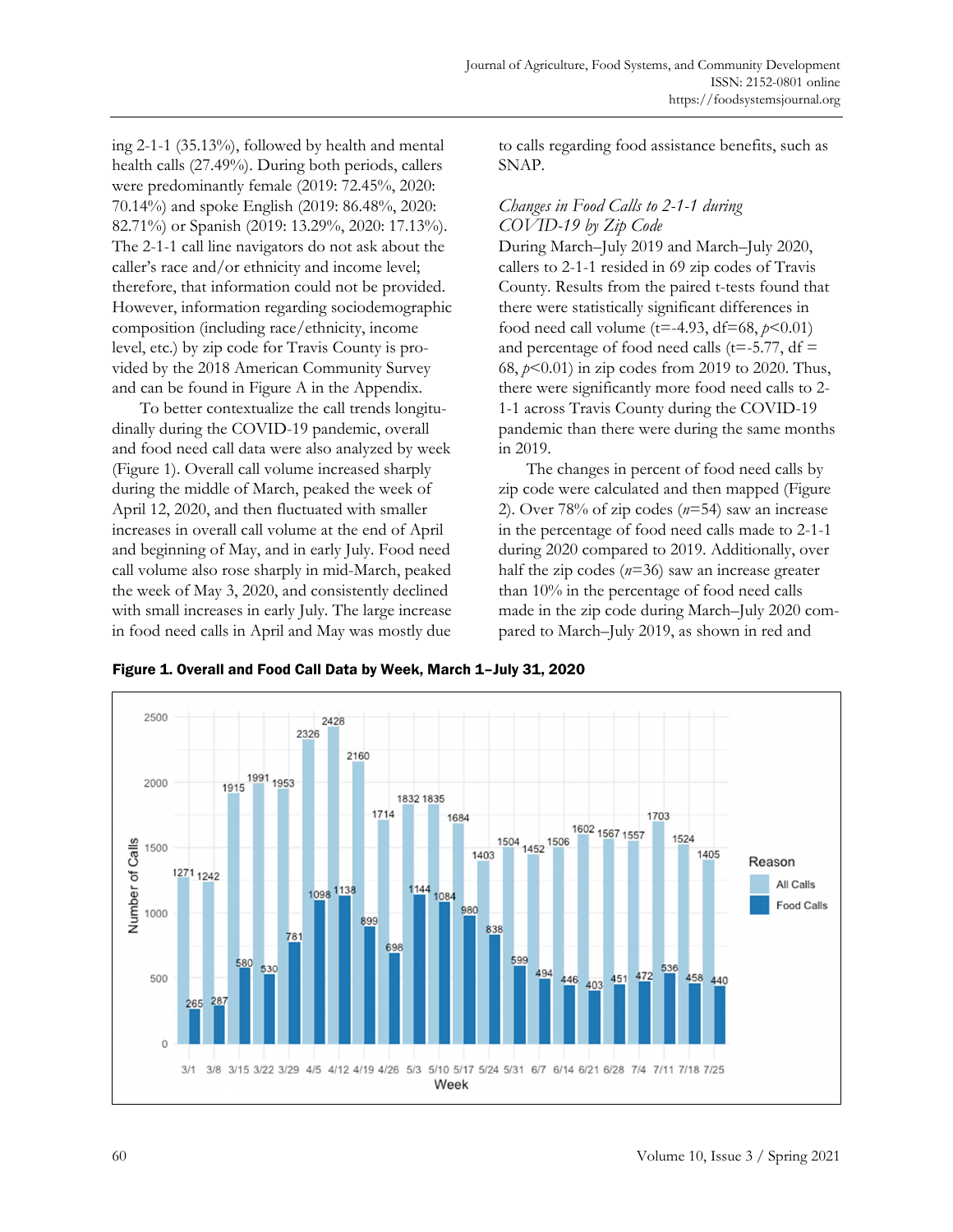scarlet in Figure 2. Eastern Travis County has more zip codes in dark orange and red than western Travis County.

## *Identification of Areas with Unmet Food Needs*

The final component of this analysis was to identify areas with unmet food needs during the pandemic in Travis County. Geographic analyses of food need calls were compared to locations of open emergency food assets monthly. Zip codes with potential unmet food needs were identified if they had a high overall food need call volume (more than 191 food need calls), a high proportion of food need calls (over 29% of calls regarded food needs in the zip code), an over 10% increase in volume and percent of food need calls in March– July 2020 compared to March–July 2019, and lack

of an operating emergency food asset located in the zip code from March–July 2020. Two zip codes met the aforementioned criteria. These zip codes were identified by City of Austin officials and other stakeholders as needing a strategically placed food asset during the pandemic.

## **Discussion**

## *Summary and Implications of Findings*

## *2-1-1 overall and food need call level findings and implications*

The purpose of this component of the analysis was to examine overall call trend data to 2-1-1 during March–July 2019 and March–July 2020 and to examine changes in food need call volume to 2-1-1



## Figure 2. Changes in Percent of Food Need Call Volume by Zip Code, March–July 2019 to March–July 2020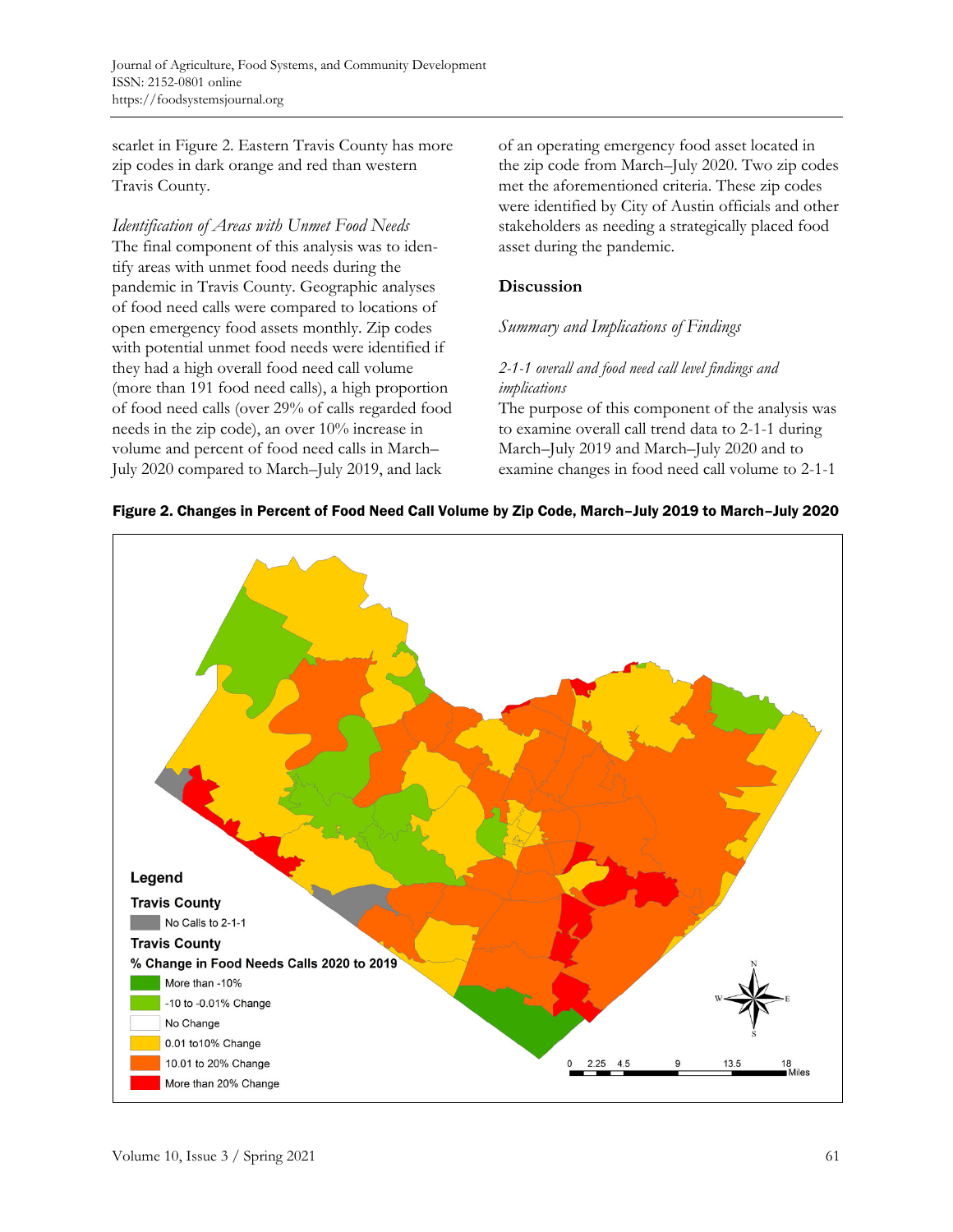during COVID-19 by zip code. The results showed higher overall call volume and significantly higher food need call volume throughout Travis County during the COVID-19 pandemic. While there was an increase in overall call volume, the category with the greatest percent increase from 2019 to 2020 was food need calls. Additionally, results from the weekly call analysis shed greater insight on public response to key policy announcements and reports about the prevalence of COVID-19 cases and hospitalizations. The first "Stay Home, Stay Safe" order for Austin and Travis County was announced in late March and was extended in mid-April. Interestingly, the rise in call volume in June and July matches the reporting of a spike in cases in the Travis County area during that time (City of Austin, 2020; Osborn, 2020; Weber, 2020). Additionally, the peak of food need calls in early May coincides with the first announcement about Pandemic-EBT (Office of the Texas Governor, 2020). Thus, the results demonstrate an increase in calls to 2-1-1 during COVID-19 compared to before the pandemic and that local policy changes and announcements correlate to a rise in 2-1-1 call volume.

 While an increase in food need calls using 2-1- 1 data is not a precise or validated measurement of the prevalence of food insecurity, the results demonstrate that food insecurity–related issues and needs are being experienced by a growing number of United Way clients. Additionally, this increase is consistent with the projected increases in food insecurity calculated by Feeding America and the increased prevalence of food insecurity experienced by Americans and Texans found in the Census Pulse Survey analysis (Feeding America, 2020; Schanzenbach & Tomeh, 2020). This dramatic rise in food insecurity is alarming, given that it has taken 10 years to recover to pre–Great Recession levels (Gundersen et al., 2020).

 Results show a greater increase in food need call volume and the change in the proportion of food need calls from 2019 to 2020 in eastern Travis County than in western Travis County. This is an important distinction because eastern Travis County has been identified as a historically underserved and racially and ethnically diverse area with a higher prevalence of food insecurity than western Travis County (U.S. Census Bureau, 2018). Thus, these findings demonstrate that COVID-19 could be widening the food-insecurity disparities in Travis County and the greater Austin area that existed before the pandemic.

*Implications of identification of areas with unmet food needs*  The third aim of this analysis was to identify areas with unmet food needs during the COVID-19 pandemic in Travis County. This analysis was also able to provide timely and zip-code level recommendations to government officials and nonprofit organizations to implement programs and strategies to potentially ameliorate food insecurity in areas with unmet food needs. The researchers (KJ, AB) disseminated their findings through monthly reports to the City of Austin (SN, WEM, AR), United Way for Greater Austin (AP), Dell Medical School (KH, ME), the City of Austin Food Access Coordination Taskforce, and other collaborators. They also recommended strategically placing an emergency food asset in the two zip codes with unmet food needs. Due to sharing these results and findings, a local nonprofit organization has strategically placed an emergency food asset in one of the identified areas as of late September 2020, and other county and city officials have utilized these data as rationale for additional funding for existing but overburdened resources. Also, this work has informed where other studies should concentrate sampling for their research (KH, ME). Future research should dive deeper into what factors contribute to these communities' increased proportion of food need calls and how this informs additional policies.

### *Implications of methodological approach*

This methodology provided a rapid translation of research to policy and program implementation and has implications for food insecurity research. As discussed previously, food-insecurity data often takes years to obtain, analyze, and disseminate, especially at a granular level such as by zip code. This methodology has enabled close to real-time analysis of food needs at a countywide and zipcode level, resulting in the ability to strategically place additional emergency food assets in areas with unmet food needs. This methodology has potential for implementation across the U.S., given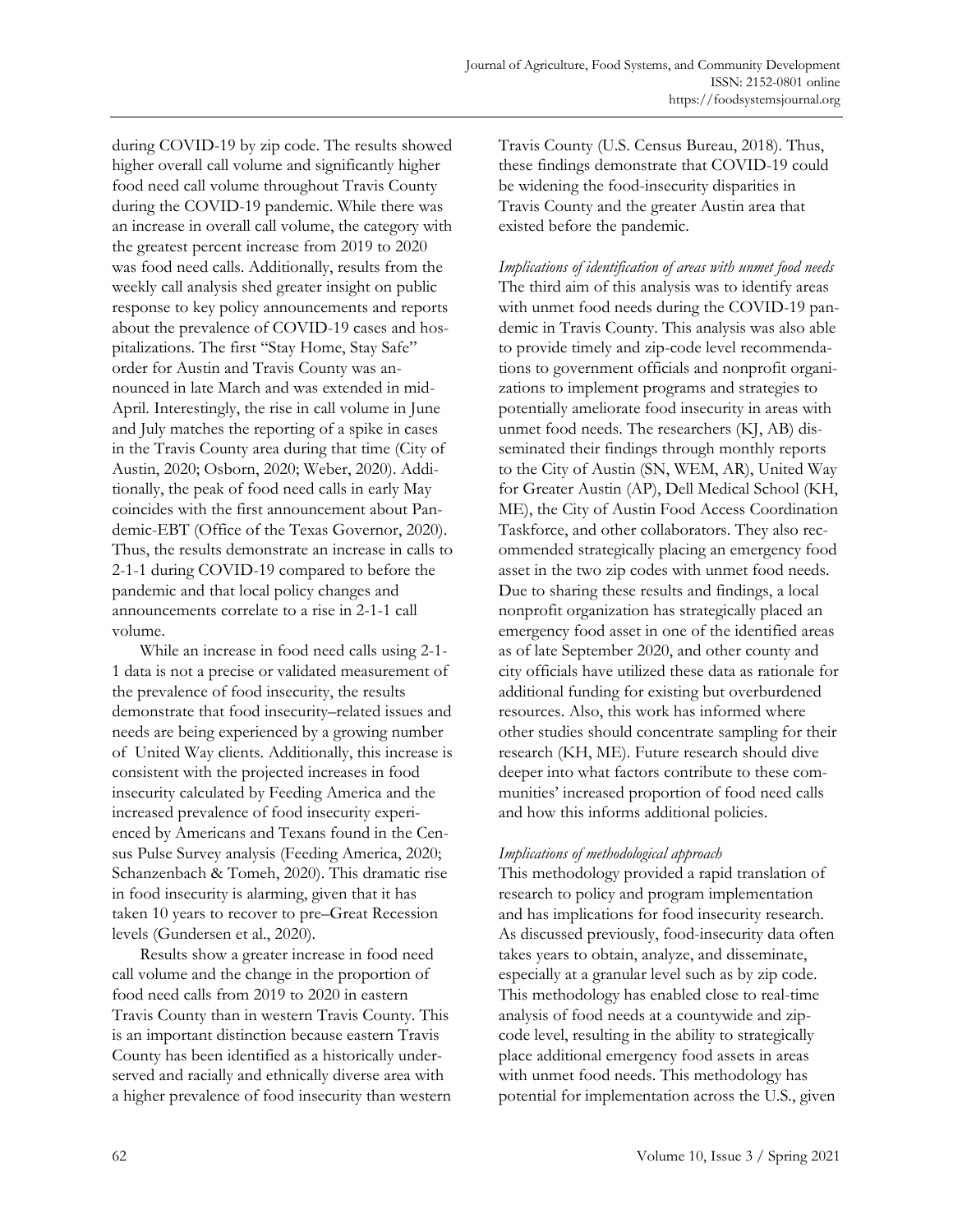the nationwide presence of United Way and 2-1-1 call lines to provide local insight into how food insecurity is changing during COVID-19.

## *Limitations of Study*

There are certain limitations to this study. There are potential threats to the validity of this sample, specifically selection bias and limited generalizability. Since inclusion in this sample required an individual to be aware of and call the 2-1-1 line operated by United Way for Greater Austin, this sample is most likely predominantly low-income, resulting in selection bias. While there were campaigns to promote the utilization of 2-1-1 during this period, it is still unlikely that all Travis County residents experiencing food insecurity were calling 2-1-1 during this time. The sample was predominantly female and English-speaking; therefore, these findings may not be generalizable to all Travis County residents. This was a natural experiment, and so a randomly selected sample was not possible to obtain. While the findings are generalizable to the population of 2-1-1 callers in Travis County, future research could expand on these findings with a more representative sample from the county.

 Additionally, food need calls were used as a proxy for food insecurity–related issues, which, while used in previous analyses with 2-1-1 call data, is not a validated food-insecurity measurement (Janda et al., 2020). Adding validated food insecurity items as part of the 2-1-1 call protocol, such as the USDA 18-item measure, or two-item food insecurity screener, would result in a more precise

measurement of the prevalence of food insecurity among callers (Gundersen et al., 2017; Jones et al., 2013; Pinstrup-Andersen, 2009). Future work should explore rising trends in food insecurity and widening disparities during COVID-19 with a more representative sample to minimize selection bias and should utilize validated food-insecurity survey instruments to more precisely measure food insecurity.

## **Conclusions**

Research indicates that food insecurity is increasing during COVID-19 throughout the U.S. Results from this study indicate that these projected increases occur at the local level in central Texas and potentially widen pre-existing disparities during the pandemic. Additionally, this study demonstrates that cross-sector collaboration and utilization of this methodology of analyzing 2-1-1 call data at the zip-code level can result in rapid translation of research into policy. Thus, greater research and transdisciplinary and sector partnership are needed to gain a more nuanced understanding of how food insecurity is increasing at a local level and to subsequently inform effective program and policy implementation.

## **Acknowledgments**

This work would not have been possible without the support of United Way for Greater Austin and its tireless work with ConnectATX.org and the City of Austin Emergency Food Coordination Committee.

## **References**

- Alkon, A. H., & Agyeman, J. (2011). *Cultivating food justice: Race, class, and sustainability*: MIT Press. https://doi.org/10.7551/mitpress/8922.001.0001
- Andrews, M. S., & Nord, M. (2009, December 01). *Food insecurity up in recessionary times*. Amber Waves. https://www.ers.usda.gov/amber-waves/2009/december/food-insecurity-up-in-recessionary-times/
- Bacon, C. M., & Baker, G. A. (2017). The rise of food banks and the challenge of matching food assistance with potential need: Towards a spatially specific, rapid assessment approach. *Agriculture and Human Values, 34*(4), 899– 919. https://doi.org/10.1007/s10460-017-9783-y
- Bhattacharya, J., Currie, J., & Haider, S. (2004). Poverty, food insecurity, and nutritional outcomes in children and adults. *Journal of Health Economics, 23*(4), 839–862. https://doi.org/10.1016/j.jhealeco.2003.12.008
- Boyum, S., Kreuter, M. W., McQueen, A., Thompson, T., & Greer, R. (2016). Getting help from 2-1-1: A statewide study of referral outcomes. *Journal of Social Service Research, 42*(3), 402–411. https://doi.org/10.1080/01488376.2015.1109576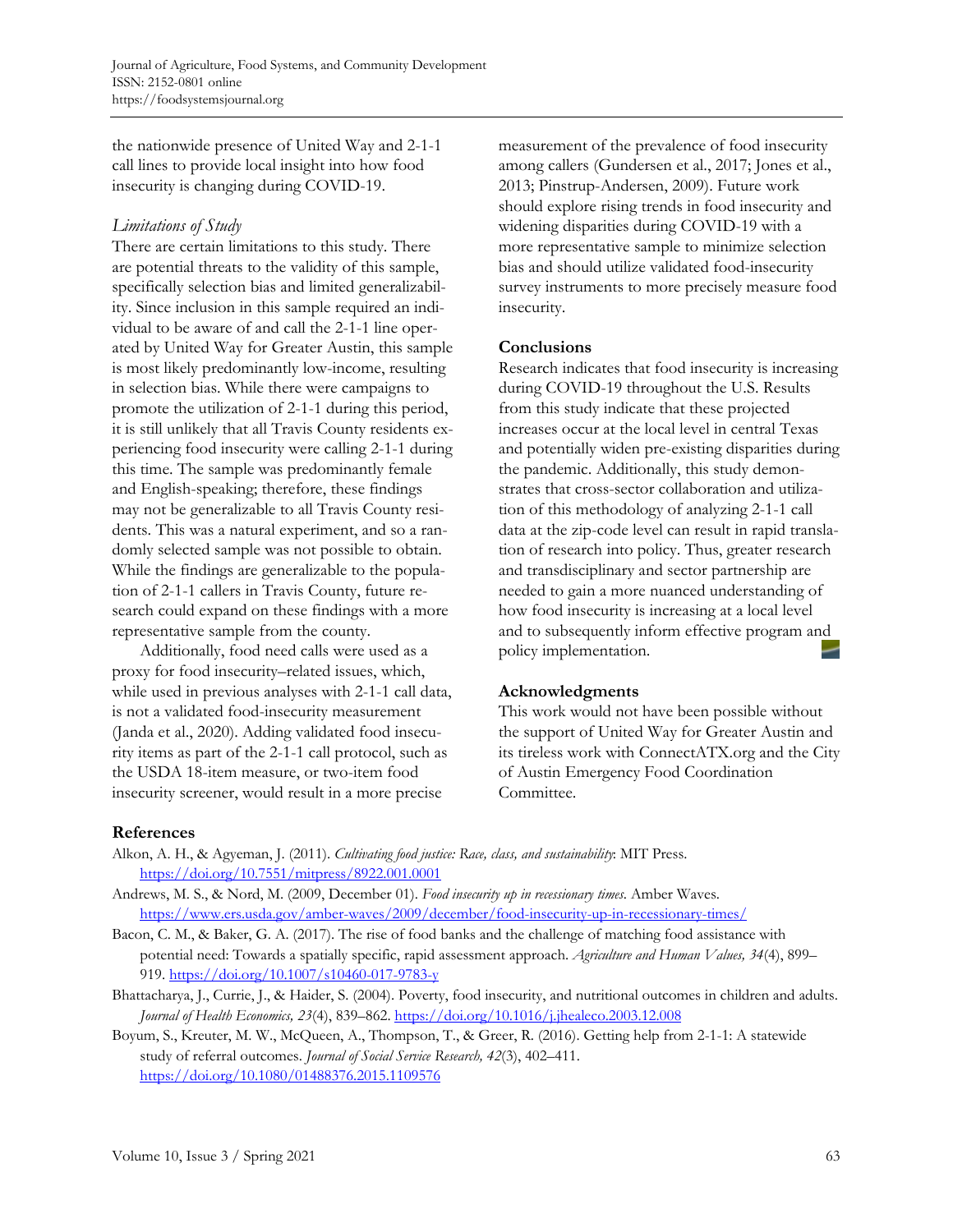- Campbell, C. C. (1991). Food insecurity: A nutritional outcome or a predictor variable? *The Journal of Nutrition, 121*(3), 408–415.<https://doi.org/10.1093/jn/121.3.408>
- Choudhury, P., Koo, W., Li, X., Kishore, N., Balsari, S., & Khanna, T. (2020). Food security and human mobility during the Covid-19 lockdown (Harvard Business School Technology & Operations Mgt. Unit Working Paper No. 20- 113)[. https://doi.org/10.2139/ssrn.3600376](https://doi.org/10.2139/ssrn.3600376)
- City of Austin. (2020, March 24). *Stay home—work safe* (Order No. 20200324-007). The Mayor of the City of Austin. [https://www.austintexas.gov/sites/default/files/files/Order%2020200324-](https://www.austintexas.gov/sites/default/files/files/Order%2020200324-007%20-%20Stay%20Home%20-%20Work%20Safe.pdf) [007%20-%20Stay%20Home%20-%20Work%20Safe.pdf.](https://www.austintexas.gov/sites/default/files/files/Order%2020200324-007%20-%20Stay%20Home%20-%20Work%20Safe.pdf)
- City of Austin Office of Sustainability. (2019). *Food access in Austin.* <https://www.arcgis.com/apps/Cascade/index.html?appid=ddf4807ce0ad4304a8fef38f769ab14b>
- City of Austin/Travis County Health and Human Services Department. (2015). *2015 Critical health indicators report*. [http://www.austintexas.gov/sites/default/files/files/Health/Info\\_to\\_Post/Critical\\_Health\\_Indicators\\_2015.pdf](http://www.austintexas.gov/sites/default/files/files/Health/Info_to_Post/Critical_Health_Indicators_2015.pdf)
- Coleman-Jensen, A., Rabbitt, M. P., Gregory, C. A., & Singh, A. (2018). *Household food security in the United States in 2017* (Report No. ERR-256). USDA Economic Research Service. <https://www.ers.usda.gov/publications/pub-details/?pubid=90022>
- Daily, L. S. (2012). Health research and surveillance potential to partner with 2-1-1. *American Journal of Preventive Medicine, 43*(6), S422–S424.<https://doi.org/10.1016/j.amepre.2012.09.021>
- Dunn, C. G., Kenney, E., Fleischhacker, S. E., & Bleich, S. N. (2020). Feeding low-income children during the Covid-19 pandemic. New England Journal of Medicine, 382(18), e40.<https://doi.org/10.1056/NEJMp2005638>
- ESRI. (2019). ArcGIS Deskptop: Version 10.7.1 [Computer Software]. Environmental Systems Research Institute, Inc. <https://www.esri.com/en-us/home>
- Feeding America. (2020, September 2020). *The impact of coronavirus on food insecurity*. <https://www.feedingamerica.org/research/coronavirus-hunger-research>
- Finney Rutten, L. J., Yaroch, A. L., Colón-Ramos, U., Johnson-Askew, W., & Story, M. (2010). Poverty, food insecurity, and obesity: A conceptual framework for research, practice, and policy. *Journal of Hunger & Environmental Nutrition*, *5*(4), 403–415[. https://doi.org/10.1080/19320248.2010.527275](https://doi.org/10.1080/19320248.2010.527275)
- Franklin, B., Jones, A., Love, D., Puckett, S., Macklin, J., & White-Means, S. (2012). Exploring mediators of food insecurity and obesity: A review of recent literature. *Journal of Community Health, 37*(1), 253–264. <https://doi.org/10.1007/s10900-011-9420-4>
- Gundersen, C., Dewey, A., Engelhard, E., Strayer, M., & Lapinski, L. (2020). *Map the meal gap 2020: A report on county and congressional district food insecurity and county food cost in the United States in 2018.* Feeding America. [https://www.feedingamerica.org/sites/default/files/2020-](https://www.feedingamerica.org/sites/default/files/2020-06/Map%20the%20Meal%20Gap%202020%20Combined%20Modules.pdf) [06/Map%20the%20Meal%20Gap%202020%20Combined%20Modules.pdf](https://www.feedingamerica.org/sites/default/files/2020-06/Map%20the%20Meal%20Gap%202020%20Combined%20Modules.pdf)
- Gundersen, C., Engelhard, E. E., Crumbaugh, A. S., & Seligman, H. K. (2017). Brief assessment of food insecurity accurately identifies high-risk US adults. *Public Health Nutrition, 20*(8), 1367–1371. <https://doi.org/10.1017/S1368980017000180>
- Gundersen, C., Kreider, B., & Pepper, J. (2011). The economics of food insecurity in the United States. *Applied Economic Perspectives and Policy, 33*(3), 281–303.<https://doi.org/10.1093/aepp/ppr022>
- Gundersen, C., & Ziliak, J. P. (2015). Food insecurity and health outcomes. *Health Affairs, 34*(11), 1830–1839. <https://doi.org/10.1377/hlthaff.2015.0645>
- Hernandez, D. C., Reesor, L. M., & Murillo, R. (2017). Food insecurity and adult overweight/obesity: Gender and race/ethnic disparities. *Appetite, 117,* 373–378[. https://doi.org/10.1016/j.appet.2017.07.010](https://doi.org/10.1016/j.appet.2017.07.010)
- Huggins, J. C. (2017). A cartographic perspective on the correlation between redlining and public health in Austin, Texas–1951. *Cityscape, 19*(2), 267–280.

<https://www.huduser.gov/portal/periodicals/cityscpe/vol19num2/article19.html>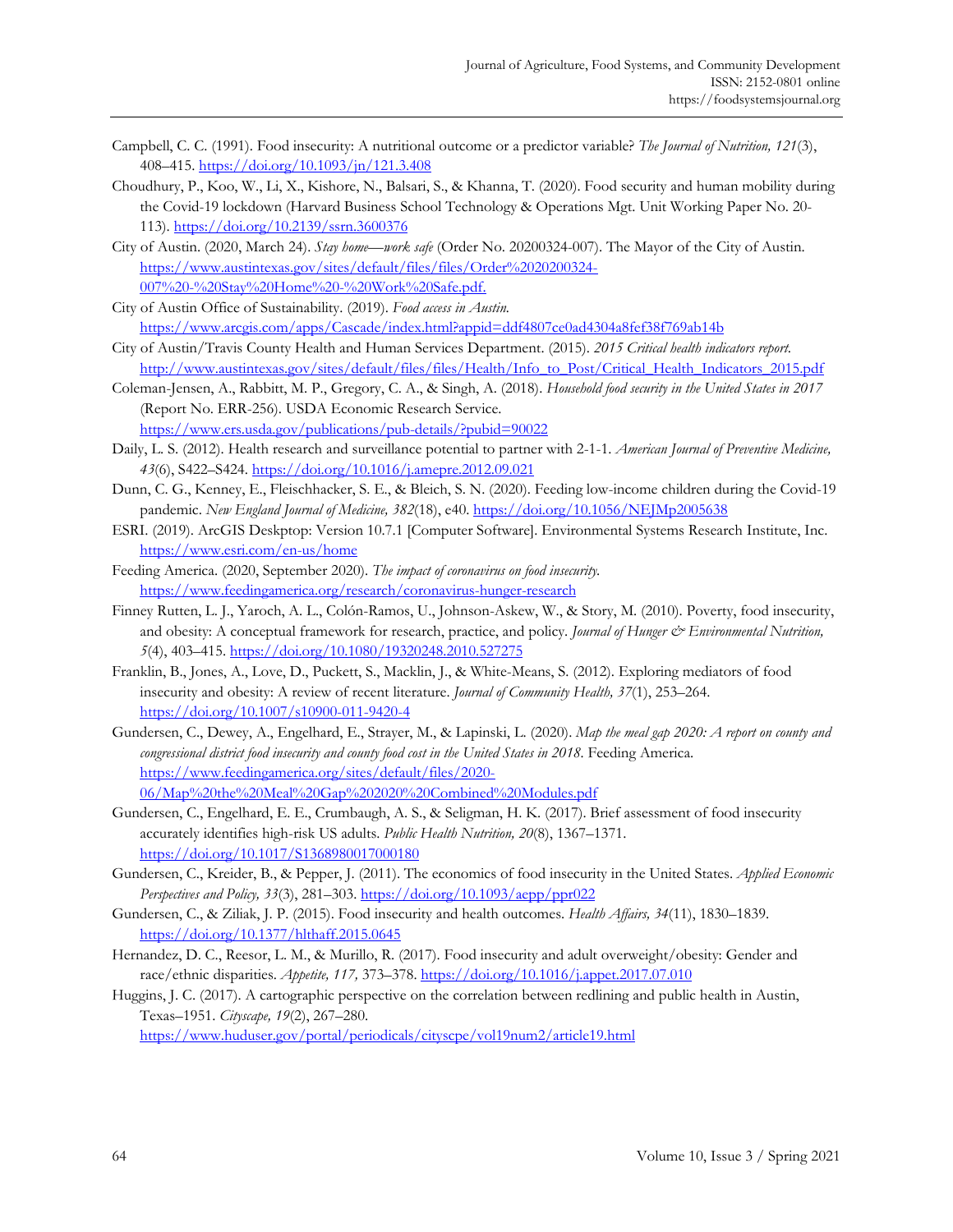- Janda, K. M., Dominguez, D. S., Ranjit, N., Hoelscher, D. M., Price, A., & van den Berg, A. (2021). Mapping food insecurity‑related 2‑1‑1 calls in a 10‑county area of central Texas by zip code: Exploring the role of geographic food access, urbanicity and demographic indicators. *Journal of Community Health, 46*(1), 86–97. <https://doi.org/10.1007/s10900-020-00847-3>
- Jones, A. D., Hoey, L., Blesh, J., Janda, K., Llanque, R., & Aguilar, A. M. (2018). Peri-urban, but not urban, residence in Bolivia is associated with higher odds of co-occurrence of overweight and anemia among young children, and of households with an overweight woman and stunted child. *The Journal of Nutrition, 148*(4), 632–642. <https://doi.org/10.1093/jn/nxy017>
- Jones, A. D., Ngure, F. M., Pelto, G., & Young, S. L. (2013). What are we assessing when we measure food security? A compendium and review of current metrics. *Advances in Nutrition, 4*(5), 481–505. <https://doi.org/10.3945/an.113.004119>
- Laborde, D., Martin, W., & Vos, R. (2020). Poverty and food insecurity could grow dramatically as COVID-19 spreads. In J. Swinnen & J. McDermott (Eds.), *Part one: Food security, poverty, and inequality* (Chapter 2, pp. 16–19). International Food Policy Research Institute (IFPRI). [https://doi.org/10.2499/p15738coll2.133762\\_02](https://doi.org/10.2499/p15738coll2.133762_02)
- Larson, N. I., Story, M. T., & Nelson, M. C. (2009). Neighborhood environments: Disparities in access to healthy foods in the US. *American Journal of Preventive Medicine, 36*(1), 74–81.e10[. https://doi.org/10.1016/j.amepre.2008.09.025](https://doi.org/10.1016/j.amepre.2008.09.025)
- Leung, C. W., & Zhou, M. S. (2020). Household food insecurity and the association with cumulative biological risk among lower-income adults: Results from the National Health and Nutrition Examination Surveys 2007–2010. *Nutrients, 12*(5), 1517.<https://doi.org/10.3390/nu12051517>
- Linnan, L. A. (2012). Research collaboration with 2-1-1 to eliminate health disparities: An introduction. *American Journal of Preventive Medicine, 43*(6), S415–S419.<https://doi.org/10.1016/j.amepre.2012.09.025>
- Loopstra, R., Reeves, A., McKee, M., & Stuckler, D. (2016). Food insecurity and social protection in Europe: Quasinatural experiment of Europe's great recessions 2004–2012. *Preventive Medicine, 89,* 44–50. <https://doi.org/10.1016/j.ypmed.2016.05.010>
- Morales, A. (2011). Marketplaces: Prospects for social, economic, and political development. *Journal of Planning Literature, 26*(1), 3–17.<https://doi.org/10.1177/0885412210388040>
- Morales, D. X., Morales, S. A., & Beltran, T. F. (2020). Racial/ethnic disparities in household food insecurity during the Covid-19 pandemic: A nationally representative study. *Journal of Racial and Ethnic Health Disparities, 7*(5), 1–15. <https://doi.org/10.1007/s40615-020-00892-7>
- Niles, M. T., Bertmann, F., Belarmino, E. H., Wentworth, T., Biehl, E., & Neff, R. A. (2020). The early food insecurity impacts of COVID-19. *Nutrients, 12*(7), Article 2096.<https://doi.org/10.1101/2020.05.09.20096412>
- O'Connell, K. E., Holben, D. H., & Holcomb, J. P. (2008). Use of food pantries is associated with household food insecurity in Ohio. *Journal of Hunger & Environmental Nutrition*, 2(2-3), 93–109. <https://doi.org/10.1080/19320240801891503>
- Odoms-Young, A. M., & Marino, B. (2018). Examining the impact of structural racism on food insecurity: Implications for addressing racial/ethnic disparities. *Family & Community Health, 41*(Suppl 2), S3. <https://doi.org/10.1097/FCH.0000000000000183>
- Office of the Texas Governor. (2020, May 12). *Governor Abbott, HHSC announce over \$1 billion in pandemic food benefits for Texas families*. [https://gov.texas.gov/news/post/governor-abbott-hhsc-announce-over-1-billion-in-pandemic-food](https://gov.texas.gov/news/post/governor-abbott-hhsc-announce-over-1-billion-in-pandemic-food-benefits-for-texas-families)[benefits-for-texas-families](https://gov.texas.gov/news/post/governor-abbott-hhsc-announce-over-1-billion-in-pandemic-food-benefits-for-texas-families)
- Osborn, C. (2020, July 5). ICUs could be overrun in 10 days amid coronavirus spike, Austin mayor says*. Austin American-Statesman*. [https://www.statesman.com/news/20200705/icus-could-be-overrun-in-10-days-amid-coronavirus-spike](https://www.statesman.com/news/20200705/icus-could-be-overrun-in-10-days-amid-coronavirus-spike-austin-mayor-says)[austin-mayor-says](https://www.statesman.com/news/20200705/icus-could-be-overrun-in-10-days-amid-coronavirus-spike-austin-mayor-says)
- Pan, L., Sherry, B., Njai, R., & Blanck, H. M. (2012). Food insecurity is associated with obesity among US adults in 12 states. *Journal of the Academy of Nutrition and Dietetics, 112*(9), 1403–1409[. https://doi.org/10.1016/j.jand.2012.06.011](https://doi.org/10.1016/j.jand.2012.06.011)
- Pérez‐Escamilla, R., Cunningham, K., & Moran, V. H. (2020). COVID‐19 and maternal and child food and nutrition insecurity: a complex syndemic. *Maternal & Child Nutrition*, 16(3), Article e13036. <https://doi.org/10.1111/mcn.13036>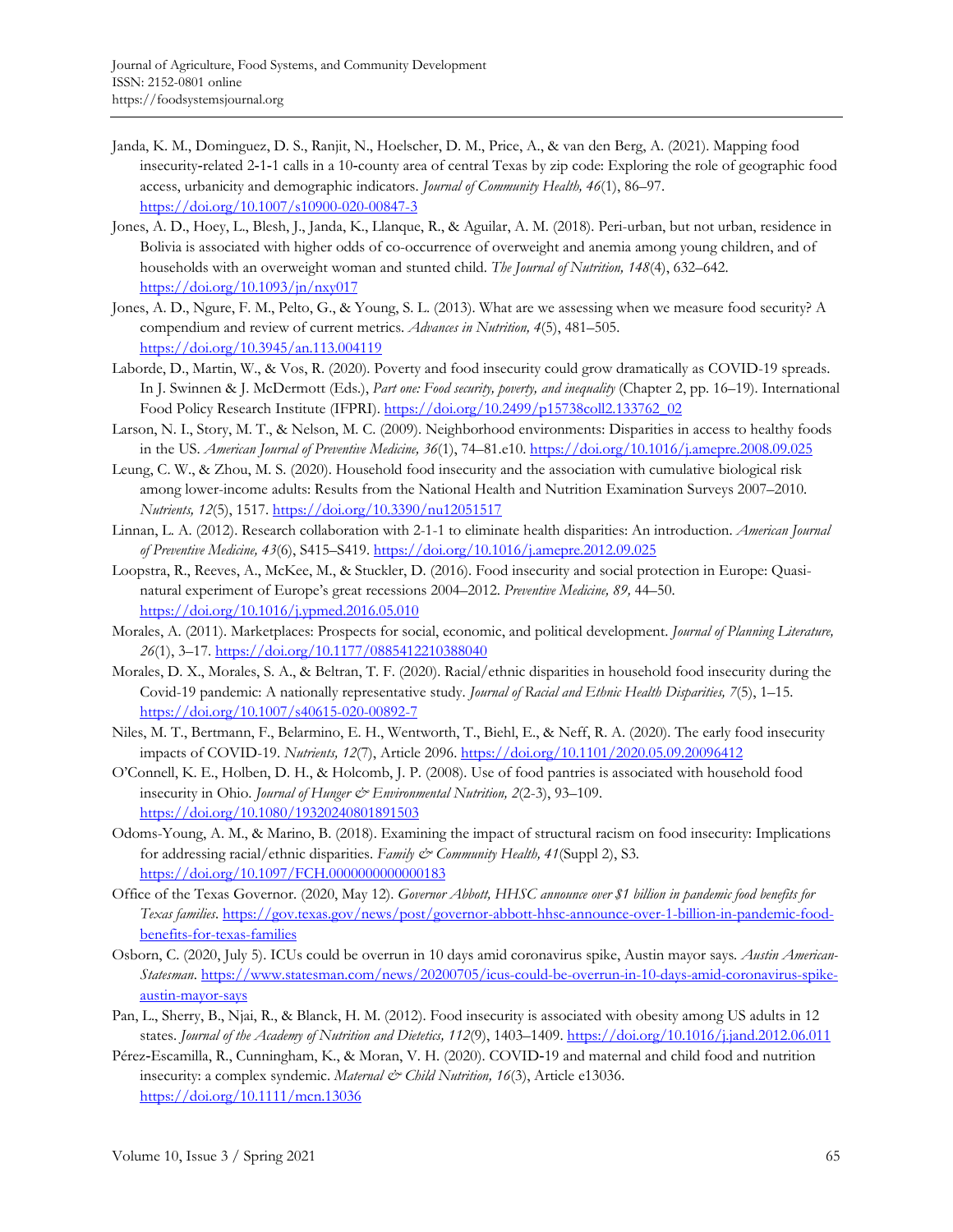- Pinstrup-Andersen, P. (2009). Food security: Definition and measurement. *Food Security, 1*(1), 5–7. <https://doi.org/10.1007/s12571-008-0002-y>
- R Team, (2017). R: A Language and Environment for Statistical Computing. [Computer Software]. R Foundation for Statistical Computing.
- Robaina, K. A., & Martin, K. S. (2013). Food insecurity, poor diet quality, and obesity among food pantry participants in Hartford, CT. *Journal of Nutrition Education and Behavior, 45*(2), 159–164.<https://doi.org/10.1016/j.jneb.2012.07.001>
- Rodgers, J. T., & Purnell, J. Q. (2012). Healthcare navigation service in 2-1-1 San Diego: Guiding individuals to the care they need. *American Journal of Preventive Medicine, 43*(6), S450–S456.<https://doi.org/10.1016/j.amepre.2012.08.012>
- Savas, L. S., Fernández, M. E., Jobe, D., & Carmack, C. C. (2012). Human papillomavirus vaccine: 2-1-1 helplines and minority parent decision-making. *American Journal of Preventive Medicine, 43*(6), S490–S496. <https://doi.org/10.1016/j.amepre.2012.09.003>
- Saxton, M. L., Naumer, C. M., & Fisher, K. E. (2007). 2-1-1 Information services: Outcomes assessment, benefit–cost analysis, and policy issues. *Government Information Quarterly, 24*(1), 186–215. <https://doi.org/10.1016/j.giq.2006.02.013>
- Schanzenbach, D., & Pitts, A. (2020, June 10). *How much has food insecurity risen? Evidence from the Census Household Pulse Surve*. Northwestern Institute for Policy Research. <https://www.ipr.northwestern.edu/documents/reports/ipr-rapid-research-reports-pulse-hh-data-10-june-2020.pdf>
- Schanzenbach, D., & Tomeh, N. (2020). *State levels of food insecurity during the COVID-19 crisis*. Northwestern Institute for Policy Research[. https://www.ipr.northwestern.edu/documents/reports/ipr-rapid-research-reports-app-visualizes](https://www.ipr.northwestern.edu/documents/reports/ipr-rapid-research-reports-app-visualizes-food-insecurity-14-july-2020.pdf)[food-insecurity-14-july-2020.pdf](https://www.ipr.northwestern.edu/documents/reports/ipr-rapid-research-reports-app-visualizes-food-insecurity-14-july-2020.pdf)
- Seligman, H. K., Bindman, A. B., Vittinghoff, E., Kanaya, A. M., & Kushel, M. B. (2007). Food insecurity is associated with diabetes mellitus: Results from the National Health Examination and Nutrition Examination Survey (NHANES) 1999–2002. *Journal of General Internal Medicine, 22*(7), 1018–1023. <https://doi.org/10.1007/s11606-007-0192-6>
- Seligman, H. K., Laraia, B. A., & Kushel, M. B. (2009). Food insecurity is associated with chronic disease among lowincome NHANES participants. *The Journal of Nutrition, 140*(2), 304–310.<https://doi.org/10.3945/jn.109.112573>
- Seligman, H. K., & Schillinger, D. (2010). Hunger and socioeconomic disparities in chronic disease. *New England Journal of Medicine, 363*(1), 6–9.<https://doi.org/10.1056/NEJMp1000072>
- Shanks, C. B., Hingle, M. D., Parks, C. A., & Yaroch, A. L. (2020). The COVID-19 pandemic: A watershed moment to strengthen food security across the US food system. *American Journal of Public Health, 110*(8), 1133–1134. <https://doi.org/10.2105/AJPH.2020.305760>
- StataCorp. (2015). Stata Statistical Software: Release 14. StataCorp, LP.<https://www.stata.com/>
- United Way for Greater Austin. (2020a). *COVID-19 update*.<https://mailchi.mp/uwatx.org/covid-19-update>
- United Way for Greater Austin. (2020b). Help starts here: Use connectATX to find up-to-date information regarding COVID-19.<http://connectatx.org/>
- United Way of Central Texas, 2019. (2018) *Community needs and trends report.* [http://www.unitedwayaustin.org/wp](http://www.unitedwayaustin.org/wp-content/uploads/2019/03/Community-Needs-Trends-Report_MR.pdf)[content/uploads/2019/03/Community-Needs-Trends-Report\\_MR.pdf](http://www.unitedwayaustin.org/wp-content/uploads/2019/03/Community-Needs-Trends-Report_MR.pdf)
- U.S. Census Bureau, (2018). *2013‐2017 American community survey 5‐Year estimates.* American Community Survey. [https://www.census.gov/programs-surveys/acs/technical-documentation/table-and-geography-changes/2017/5](https://www.census.gov/programs-surveys/acs/technical-documentation/table-and-geography-changes/2017/5-year.html) [year.html](https://www.census.gov/programs-surveys/acs/technical-documentation/table-and-geography-changes/2017/5-year.html)
- U.S. Department of Agriculture Economic Research Service [USDA ERS]. (2019). *Key statistics & graphics*. <https://www.ers.usda.gov/topics/food-nutrition-assistance/food-security-in-the-us/key-statistics-graphics.aspx>
- Walker, R. E., Keane, C. R., & Burke, J. G. (2010). Disparities and access to healthy food in the United States: A review of food deserts literature. *Health & Place, 16*(5), 876–884.<https://doi.org/10.1016/j.healthplace.2010.04.013>
- Weber, A. (2020, March 13). Gov. Abbott issues disaster declaration amid COVID-19 outbreak. *KUT 90.5*. <https://www.kut.org/post/gov-abbott-issues-disaster-declaration-amid-covid-19-outbreak>
- Wolfson, J. A., & Leung, C. W. (2020). Food insecurity and COVID-19: Disparities in early effects for US adults. *Nutrients, 12*(6), Article 1648[. https://doi.org/10.3390/nu12061648](https://doi.org/10.3390/nu12061648)